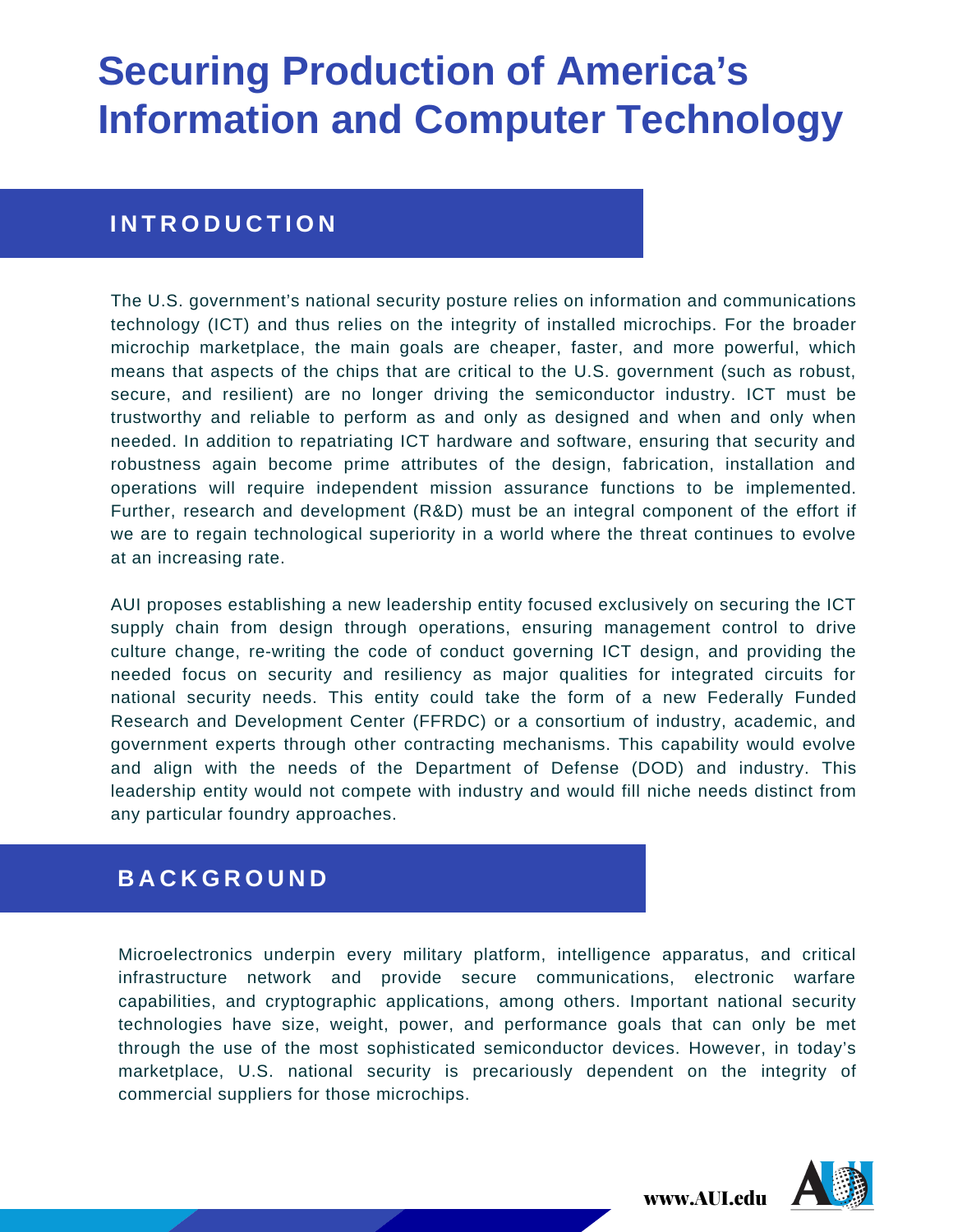Although the U.S. government was once the driving force behind semiconductor technology, consumer demand for products and services has driven the technology and the marketplace in a different direction. The global marketplace for personal computing devices, smart phones, and other devices has impelled the microelectronic industry to restructure itself to serve this new demand. The industry operates using a global supply chain that supports continuous foundry operations and the volumes are such that national security needs amount to less than 1% market share. National security technologies now have minimal influence over the semiconductor industry. Further, potential adversaries not only have access to the most sophisticated technology, in some instances they have become the very suppliers of the components the U.S. requires to regain technological superiority.

Meanwhile, increased attention is being paid to the threat China poses to U.S. industrial might through its covert and overt methods to steal or buy U.S.-developed technologies, threatening our nation's economic primacy. Russia has demonstrated similar persistent, advanced, and ever-improving capabilities, including through automated means, the penetration of industrial control systems. Other countries exploit the weakness of the microelectronics we use, and continue to exhibit advanced hacking capabilities, to conduct espionage, and to destroy information held by U.S. organizations and industry. In addition, malefactors have demonstrated the ability to create great wealth through cybercrimes and threaten the stability of weak nations, which provides incentive for DOD to continually look for and mitigate vulnerabilities. Finally, there have been examples in the past few years (e.g., Meltdown or the Fitbit GPS tracking issues) of a different type of threat to our national ICT – results of design optimization that ignore attributes critical to our national and economic security.

Policymakers have begun to awaken and respond to these threats, and Congress has shown growing bipartisan concern over this issue as evidenced by language in legislation over the past few years. Further, White House administrations continue to catalog the ever-increasing severity of cyber threats confronting the nation and are acting through existing mechanisms, such as through the Committee on Foreign Investment in the United States (CIFIUS) and targeted, albeit uncoordinated, R&D efforts. However, there is not a strategic, holistic approach aimed at solving a multi-layered issue with impacts on regulatory frameworks, acquisition policies, R&D investments, and government standards.

Be it the loss of advanced defense weapons technology, the compromise of critical infrastructure, the loss and manipulation of personally identifiable information, or the realization that all avenues (hardware/software) are riven with unrepairable penetration points, the time has long past when reliability could be achieved through oversight and management alone.

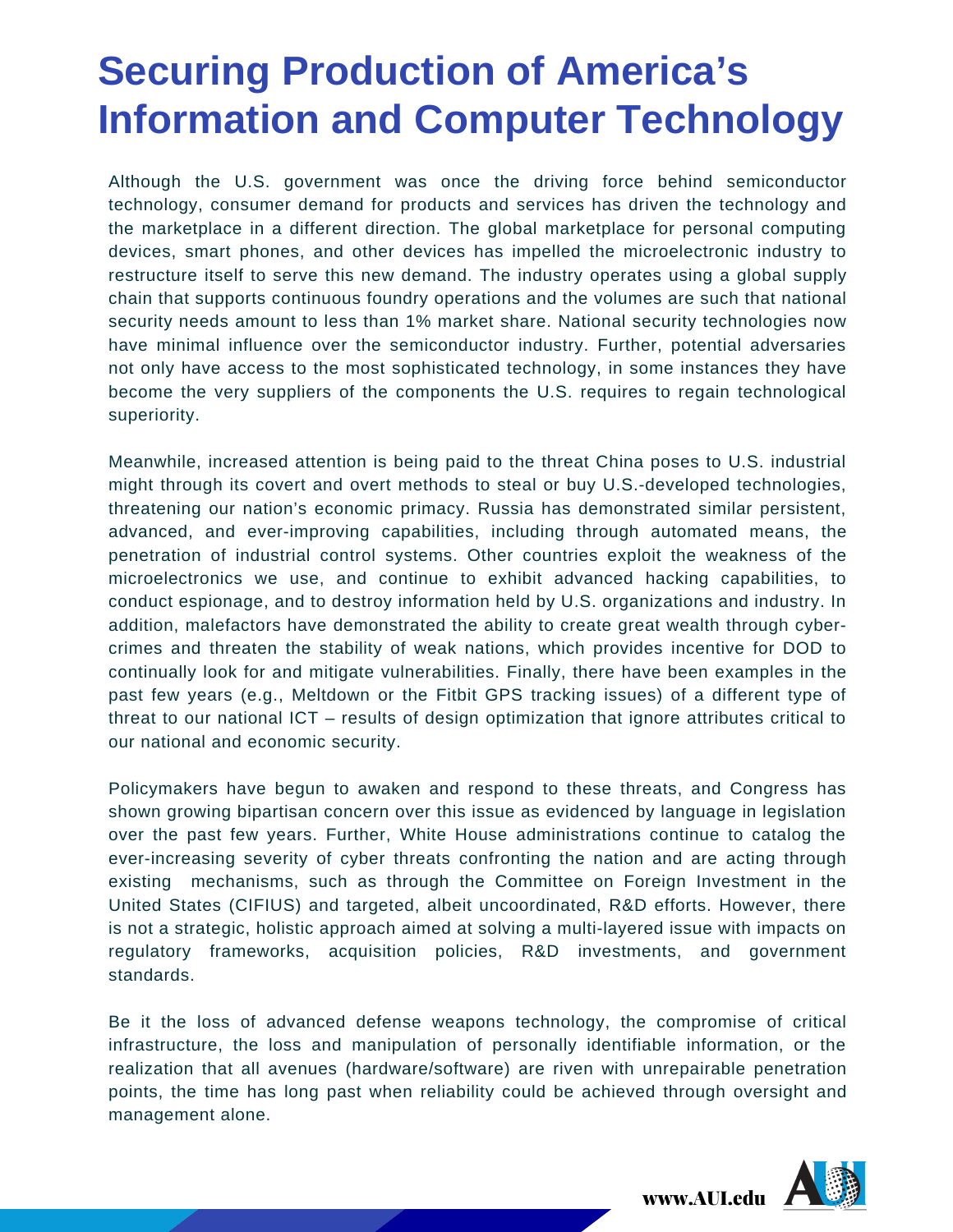Until and unless the United States reestablishes sovereignty over the design, production and distribution of ICT hardware, and software embeds resiliency into all such devices and systems from the outset, these liabilities to national security will continue unabated.

As a result, regaining control over ICT cybersecurity threats requires a multi-pronged approach that results in the design, manufacture, delivery, and maintenance of increasingly secure products. Mission assurance must independently validate security standards and implementation in all steps of the supply chain. Finally, a program that supports and maintains leading-edge research in semiconductor manufacturing, enhanced robustness and resilience, system-on-chip design, and supply chain security must be established to analyze emerging cyber threats and derive methods to counter them.

#### **T H E P R O P O S E D M O D E L F O R M I S S I O N A S S U R A N C E A N D A C C E S S**

To most effectively address the current and growing risk, a green-field, dedicated research, development, test and evaluation (RDT&E) effort is needed. The time for a new trust approach is urgent, but precedents for substantially changing the paradigm in national security do exist. For example, within a decade - from the late 1940s to the early 1950s - Admiral Rickover took the nascent technology of nuclear power and used it to transform not only the Navy's submarine force but the entire American military strategy. Rickover recognized that to be successful in developing and exploiting nuclear power, he needed to exercise an extraordinary level of management control both within his command and in the contractors and laboratories that supported the effort. He clearly recognized that there needed to be a reliance on management control, strategic thinking, and questioning attitude in the design and implementation aimed at instilling a new culture and creating training paradigms that formed the foundation of the nuclear power we use today. For microelectronics, a comparable strategy could be used to fundamentally shift the culture and focus efforts on improving security.

A new organization could best provide independent testing of ICT technology to assure its security, aid manufacturers to repatriate production and incorporate secure technologies into their products, and coordinate and conduct leading-edge research. The green-field efforts of this organization would help prevent the mistake of relying on accepted wisdom and embedding existing flaws (both physical and attitudinal) into national infrastructure and security processes. It also would provide the Department and other government agencies a critical trust and assurance mechanism that is vital in an environment with only a handful of global suppliers.

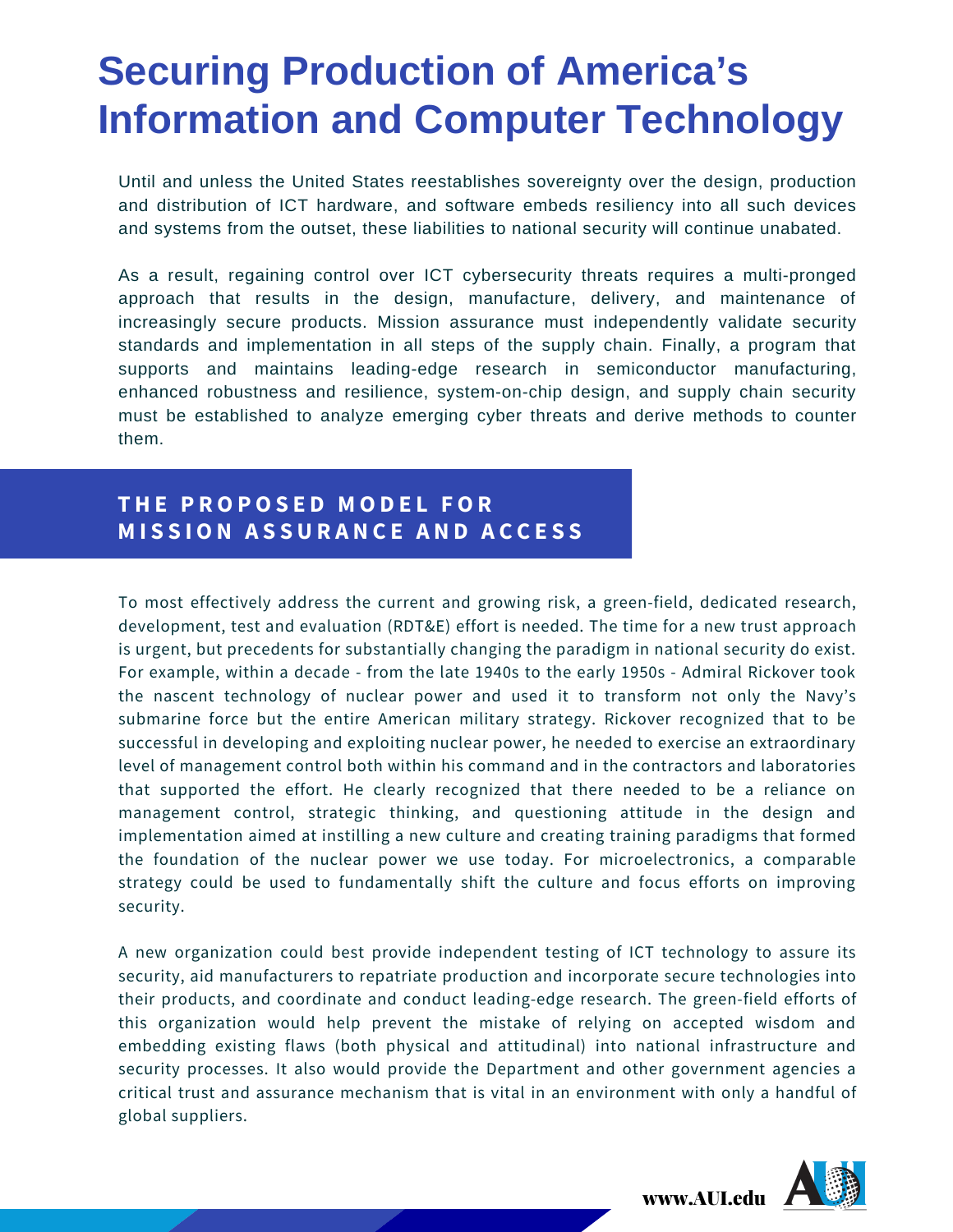This organization must work in a classified environment with national security experts on emerging cyber threats while simultaneously working in open environments with industry and academic researchers to identify new technologies and promulgate security standards for trust and assurance. This can best be done through a new Federally Funded Research and Development Center (FFRDC), acting as a neutral provider for the benefit of the U.S. federal government agencies, although other models could certainly be considered as well. For convenience, this paper continues to refer to the entity as an FFRDC.

In general, FFRDCs are a trusted and objective agent and extension of the government that has the balanced flexibility of hiring, procurement and operations, and brings an R&D perspective that can be aligned with DOD. Further, an FFRDC is well-positioned to interact with industry, academia and other stakeholders in developing industry-wide standards and promoting repatriation of manufacturing. The envisioned FFRDC would be sponsored by Office of the Secretary of Defense or another defense organization in order to effectively coordinate any national strategy around a trusted foundry or efforts that seek to incorporate and verify current non-trusted components developed by broader market demand (i.e. autonomous vehicles, internet of things, etc.). The FFRDC would collaborate with other FFRDCs and research institutions, as well as leverage their unique facilities and capabilities, such as those sponsored by the DOD and the Department of Energy (DOE). In addition, the FFRDC would be separate from but would interact with the semiconductor industry and, as appropriate, help push forward on R&D relevant to their vision and interests. A model that leverages existing FFRDCs to conduct research in this domain and designated as "work for others" is not sustainable given the growing importance of ICT security, the speed of evolving threats, and the projected increase in government-wide requirements.

Other efforts to support this goal could include a government-sponsored consortium using the Other Transaction Authority (OTA) through the Naval Surface Warfare Center (NSWC) Crane or the Office of the Secretary of Defense. The consortium would bring together government, industry, and academia experts led by an experienced management organization to support multiple areas of government interest.

Since ideas are not adopted automatically and are susceptible to the winds of public focus, an ongoing effort must drive the practices to secure our national ICT into the national security consciousness. Additionally, continuity is necessary to prevent apathy or lack of follow through from subverting intended security objectives.

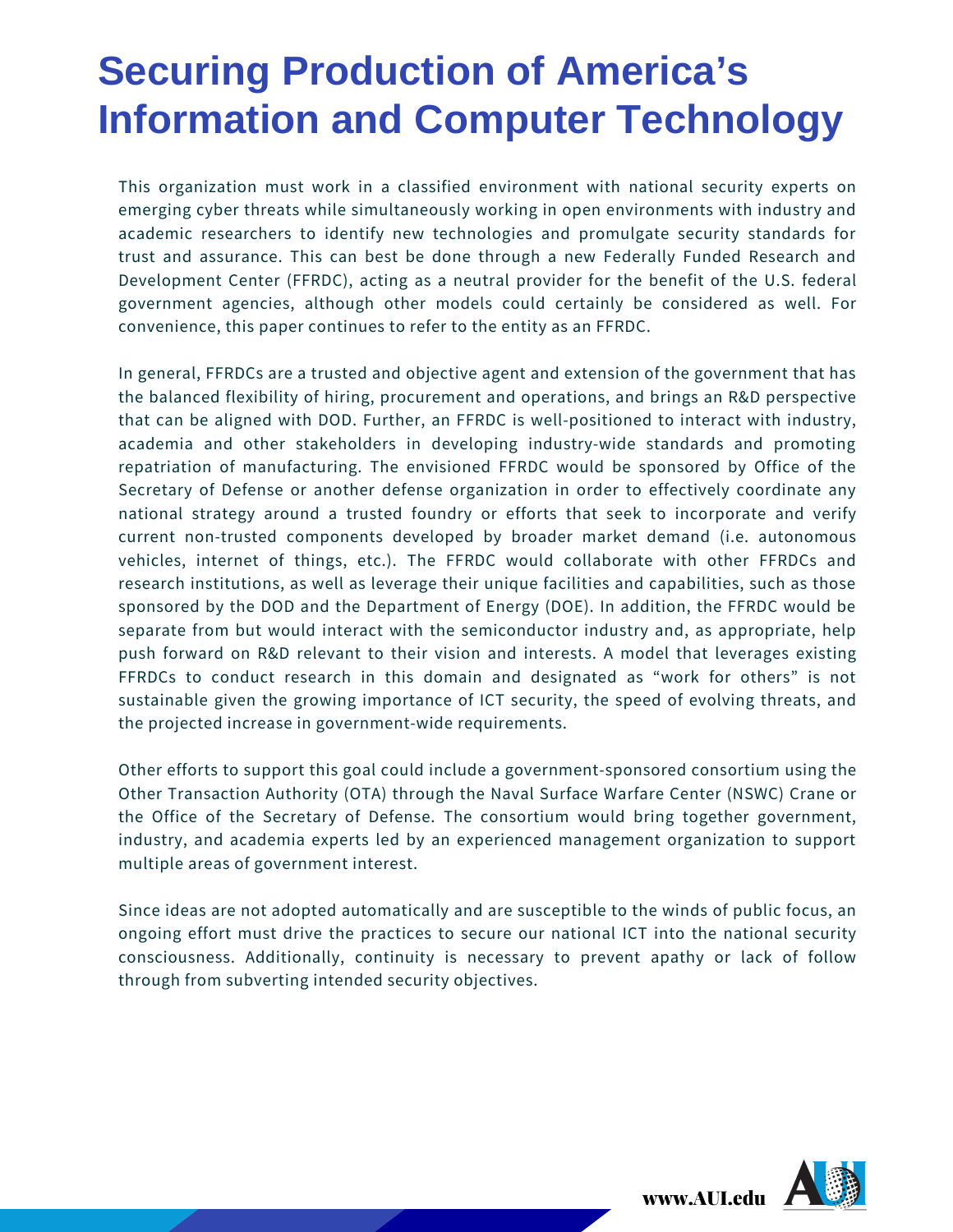**Assurance and Access Model:** The AUI approach is to stand up a federally funded research and development center (FFRDC), Other Transaction Authority (OTA), or comparably authorized laboratory that can be a trusted agent for the government and conduct activities to provide assurance in the supply chain. This entity would oversee and promote the following types of assurance and R&D activities:

- Independent testing and analysis of the design efforts (including software used), production, distribution and implementation;
- Development of the methodology for, and in support of, vulnerability testing and potential use of commercial off-the-shelf components;
- Research and development at the request of, and with funding from, the government to develop evolutionary improvements to all steps in the supply chain;
- Collaborative research with academic, industrial and other researchers on new methodologies and technologies building on current developments and based on specific needs of the industry (i.e., "use-inspired research"). Such collaborations will establish links to a community of experts to build the network of independent reviewers and "red team" members as needed. This network and the reviews they would participate in conducting will help to continually assure the USG that the supply chain is providing what is needed, the vulnerabilities are identified, and the suppliers are "certified as trusted;" and
- Development of standards for secure ICT testing and components that can integrate security considerations in the design, resulting product and other steps in the supply chain.

AUI, a global leader in focused scientific research and associated microelectronic RDT&E for the last 50 years, proposes to establish the FFRDC noted above or a similar organization. AUI's capabilities are built on its strong legacy of designing, building, and managing the complex, pioneering facilities for world-class scientific research and experimentation. This includes creating and managing FFRDCs for over half a century, as well as customizing design and low volume prototyping of specialized mechanical components.

Any successful entity – FFRDC, OTA consortium, or otherwise – will require integrating a wide range of stakeholders operating in both secure, classified, and unclassified environments. AUI is well-positioned as a stand-alone, non-profit, education institution to forge the necessary collaborations. In the classified environment, this new organization will develop and validate new domestic design and production solutions to emergent ICT security threats, vulnerabilities, and weaknesses identified by the national security community.

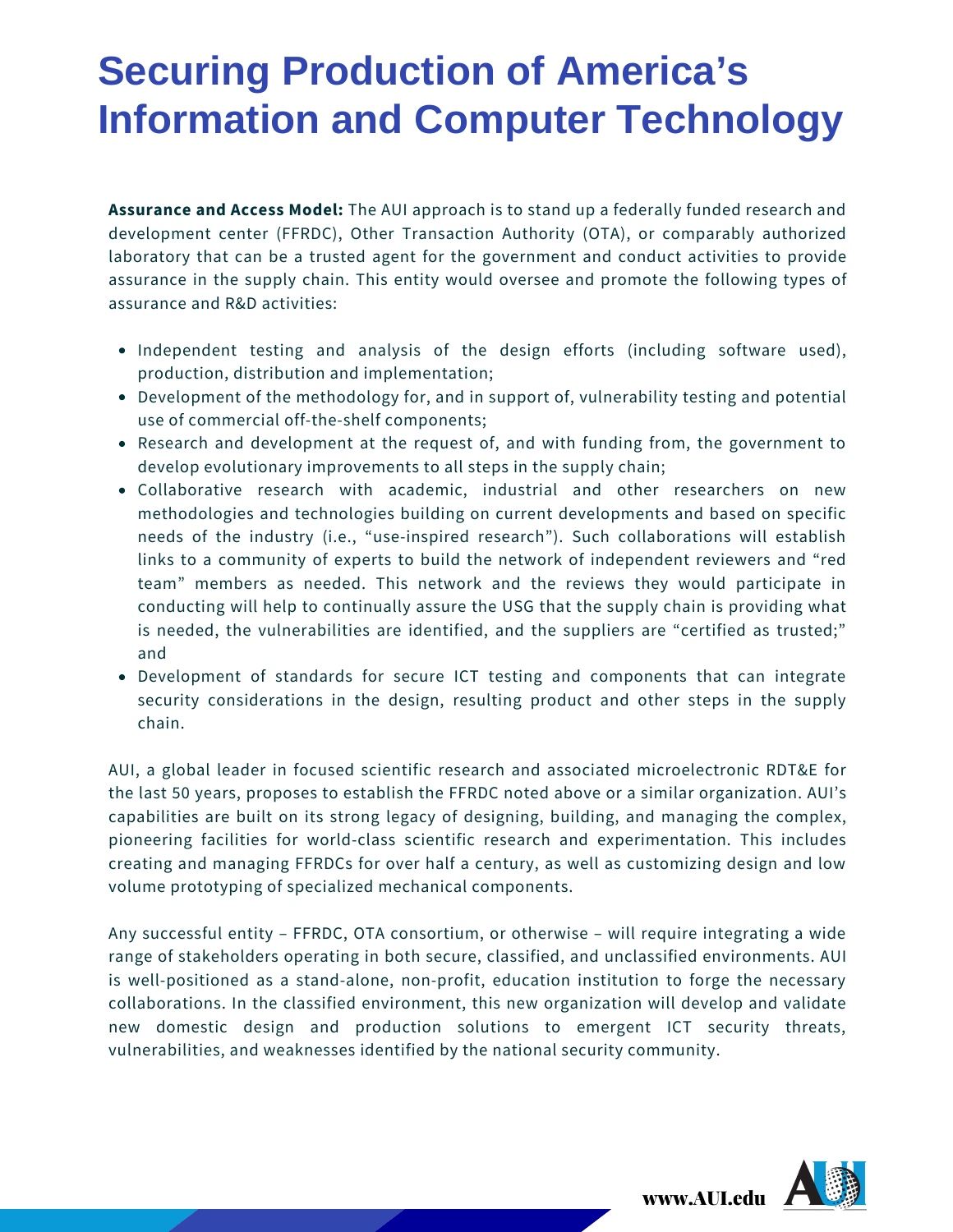Given the number of critical defense and intelligence applications that rely on communications hardware produced in an unclassified environment, the entity's highest mission is to ensure that the U.S. maintains a robust technological advantage by promoting and enabling domestic production capabilities of U.S. manufacturing and industrial partners. AUI proposes that an FFRDC or other similar mechanisms represent the strongest solution for balancing national security concerns with the need for broad domestic scientific collaborations.

Through the integration of industry in this effort—both as participants and suppliers of the items and process steps to be evaluated, as well as organizations that can license and help transfer any developments that emerge from the research and development efforts—the proposed entity would be able to strengthen the U.S. industrial base and increase its competitive advantage both domestically and globally. In so doing, our proposed model would contribute to long-term mission assurance and R&D throughout the entire procurement chain, including design, distribution, and use of microelectronics and associated software.

The following specific roles and activities are envisioned in the initial phase of work (first 1-2 years) that would be pursued by the FFRDC:

- Engagement with U.S. Manufacturers and Supply Chain Management: AUI will conduct a series of focus groups with providers of secure microelectronics to help identify recommendations for standards or technology that would be useful to share with the broader cleared manufacturing community. AUI will work with approved US-based manufacturers to find ways the entity can assist in promoting U.S. industry, incorporate improved security as a competitive advantage, and encourage the repatriation of manufacturing capacity to the U.S.
- Long-Term Research Plan Development: Stakeholders will identify key areas of research necessary to 1) improve the development, analysis, testing, and validation of hardware; 2) create new and improved standards for enhanced security; and 3) identify automated methods to detect new and emergent cybersecurity threats. AUI will engage the broader research community in debating and advancing these issues through a variety of means, including: presentations at secure industrial conferences; sponsorship of one or more conferences specific to addressing the entity's mission; local forums at existing public and private research organizations; collaboration with appropriate scientific societies; and publication in approved technical and/or scientific journals. Through this process, a longterm research plan will be developed to both encourage independent research on the topic and create a roadmap for future research.

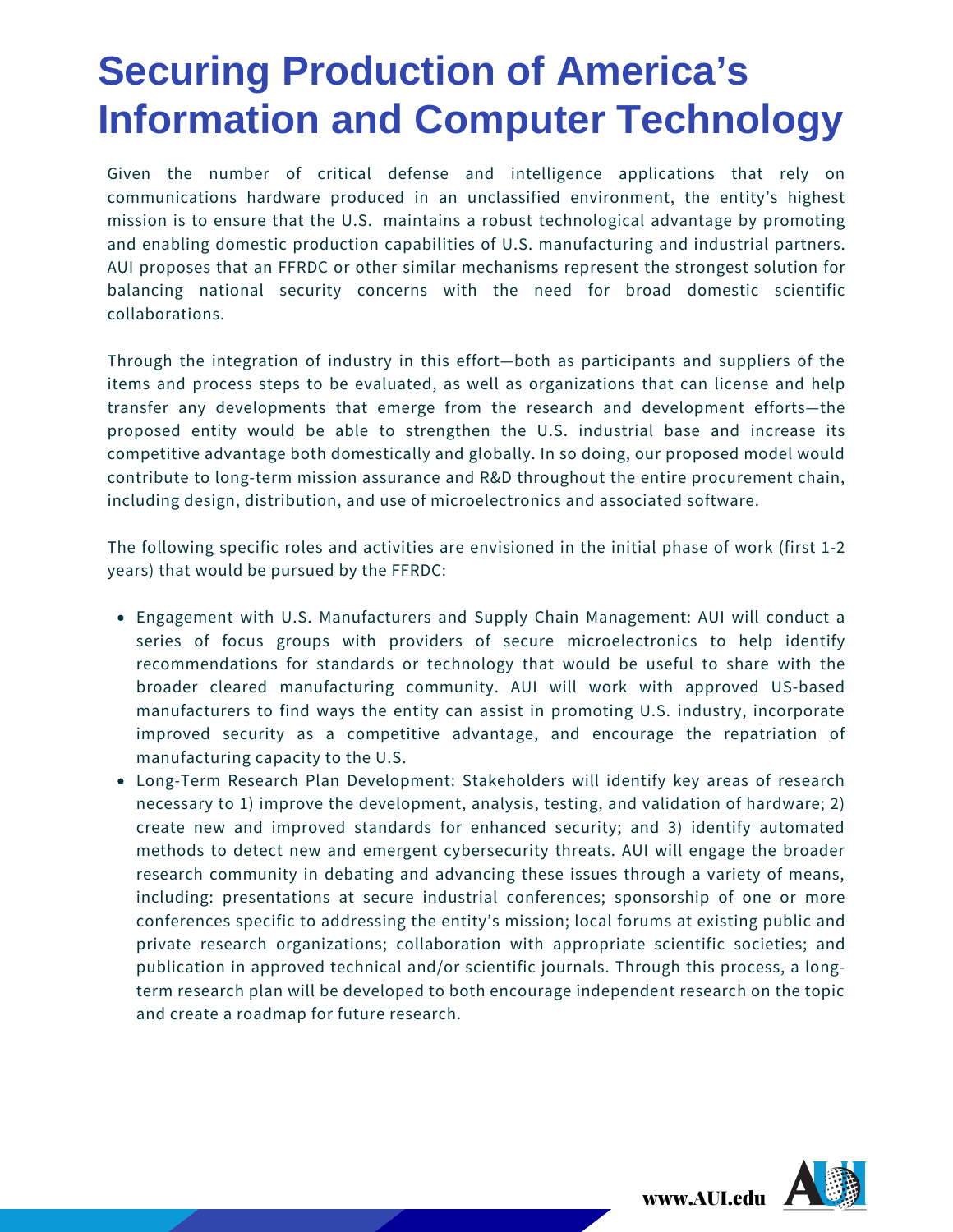- Development of Standards: AUI will work with stakeholders and the appropriate government agencies to establish common, objective, measurable criteria for assessing the integrity and security of ICT hardware that can be used across multiple critical infrastructure sectors. AUI will also work with relevant industry stakeholder groups to promulgate security standards and remove obstacles to U.S.-based manufacturing.
- Hardware Testing and Validation Pilot: The entity will implement hardware security analysis, testing, and validation services at the core of the organization's mission. Testing and validation will occur on select types of information and communications technology hardware based on new security standards from DOD and the Department of Commerce (DOC). It is anticipated that the Center will leverage existing university test capabilities to rapidly facilitate a startup (e.g., Georgia Tech's secure Cybersecurity, Information Protection, and Hardware Evaluation Research Laboratory, University of Florida's - Florida Institute for Cybersecurity Research, University of Maryland Center for Advanced Lifecycle Engineering (CALCE), Rochester Institute of Technology's National Center in Cybersecurity Research, and University of Alabama's Cyber Institute, etc.). The entity will focus on commissioning specialized equipment and facilities required for complying with security requirements developed in cooperation with DOD and DOC.

In steady-state (years 2 through 10), the organization would provide mission assurance and R&D in throughout the procurement chain, from design through distribution and use of the microelectronics, as well as the software that will be run on them. In the near term, the entity would develop a strategic national security R&D roadmap. The R&D roadmap areas of interest would likely include many of the following topics:

- Basic Areas
- Methods
- Software
- Materials
- Applied Math
- Testing and Evaluation

- Counterfeit Detection of commercial off the shelf technology – how to evaluate to identify and understand risks

- Reverse Engineering
- Evaluating Fabricated Units
- Integration and Assessment
- Radiation Hardening
- Other Specific Areas of R&D in Trusted Microsystems
- Field-Programmable Gate Array (FPGA) Photonics Microsystems
- Acoustic Bandgap
- Advanced Sensors
- Quantum Information Processing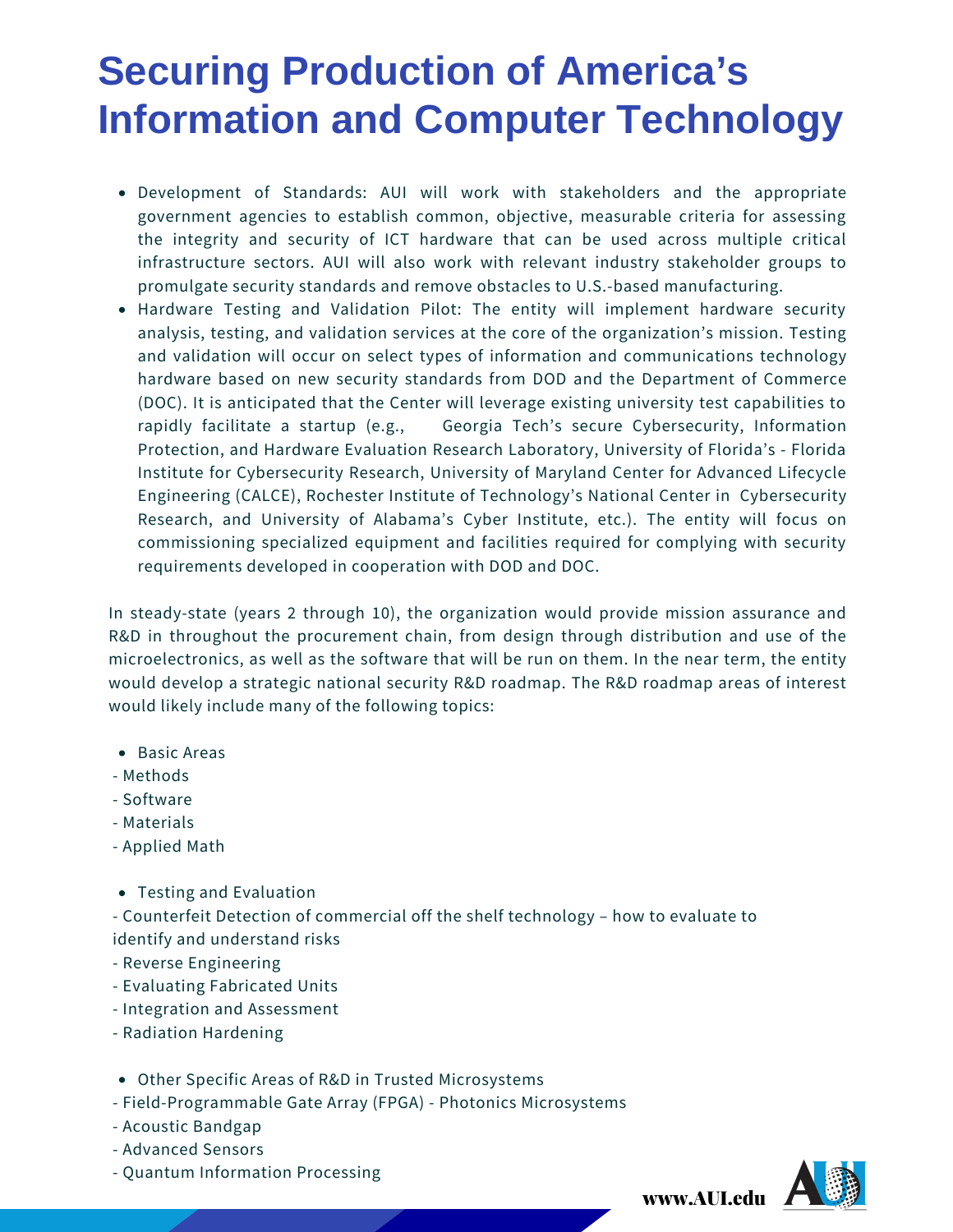**LAYING THE FOUNDATION:** AUI anticipates that initial first-year funding of \$30 million (with a range of \$20M-\$40M over the first 5 years) will allow for the development of the collaboration network and the capabilities necessary to operate, locate, and equip the initial facilities, and develop long-term operations plans. During the first year, much of the work will be performed at existing facilities (i.e., current FFRDCs and other secure research facilities run for the government). Efforts will also be spent developing a set of siting criteria and identifying potential sites for long-term work of the FFRDC.

The breadth of economic sectors reliant on microelectronics components dictates that a variety of approaches, and funding streams, will be required to create change in industry practices. AUI anticipates that the creation of security standards and validation of hardware to those standards will be borne by national security agencies when the components involved have direct (and likely unique) national security ramifications. Products intended for nondefense or intelligence uses will also be eligible for validation and testing, though the center would look for a broad array of funding sources (such as cost shares with private industry and academia, as appropriate). Additional funds will be available to support new research into security requirements, development of new standards, promulgation of information encouraging companies to purchase and develop components certified by the FFRDC, and expansion of FFRDC efforts to new industries.

#### **BUSINESS CASE FOR SUSTAINING AND ADVANCING PUBLIC-PRIVATE PARTNERSHIPS:**

Public-private partnerships that will engage and motivate commercial partners must recognize the important economic and market drivers of the industry (better, cheaper, faster). The FFRDC can take the lead in this partnership through an understanding of the factors impacting corporate decisions of hardware manufacturers, logistic and supply chain partners, software developers, and clients themselves, among other parties. However, while there are many factors in corporate decision-making, the most important is profitability. Commercial partners can reap financial benefits by offering products with security and resiliency as primary differentiating factors. This will not only advance the partnership but allow it to selfsustain as economic benefits accrue to the commercial partners.

Solutions will require focus on not only the security of individual microelectronic components and the systems they are employed in but the overall resiliency of the national defense and intelligence operations against cyberattack. This is directly complimentary with the dual focus of Critical Infrastructure Security and Resilience as championed and implemented by the Department of Homeland Security (DHS). An added benefit is this broader approach also requires expanding efforts beyond just manufacturers to include the other ICT stakeholders.

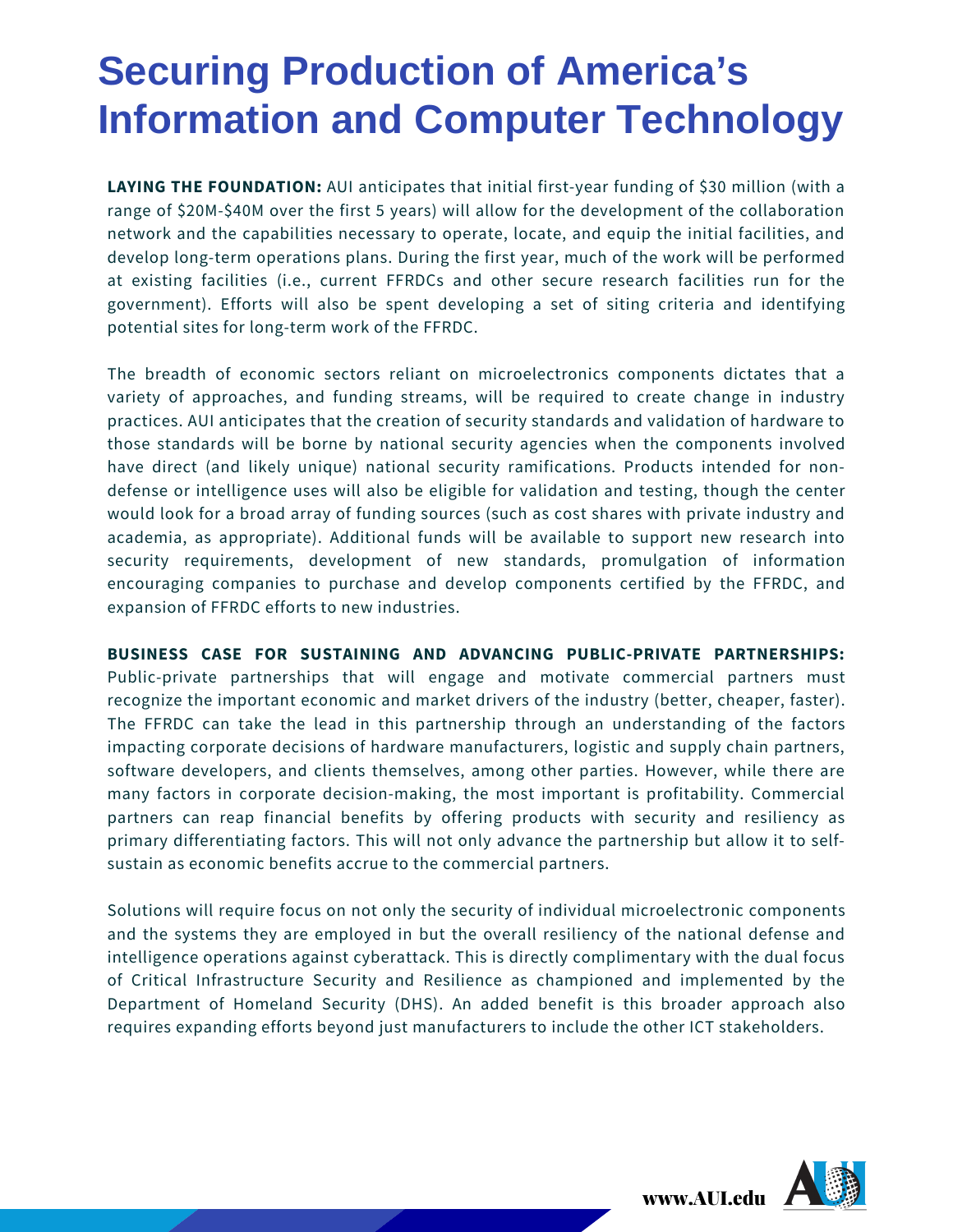As discussed throughout this paper, the proposal's primary tool for ensuring security and resiliency of microelectronics is through the validation and certification of components (and related logistical chains) by an FFRDC or similar entity. By obtaining these certifications, companies can show customers the security of their products and the financial returns of selecting these products of others non-certified products. However, to push the overall goal of increasing U.S. microelectronic production, AUI will also focus on tracking and certifying the "provenance" of components and logistical train activities. This will provide partners an alternate, less intensive manner of participating while still accruing the Resiliency Dividend. Between 1) certifying U.S. provenance and 2) validating adherence of components to developed standards, the partnership will show benefits to commercial customers such as:

- Certifying manufacturing origin of both first-tier components and final product assembly;
- Reducing the risk of tampering during logistical transport;
- Preventing the use of pirated or fraudulent components (to the benefit of both manufacturers and customers); and
- Protecting the intellectual property of manufacturers and suppliers from interception and inspection at international borders and during transport in foreign countries, among others.

AUI anticipates being able to demonstrate all these benefits to commercial partners from an early stage and that will encourage industry to join the partnership as the entity grows. This will begin with companies doing business directly with U.S. national security agencies but will grow through connections to other industries with high vulnerability to cyberattack and which may realize higher resiliency dividends. These include the firms inside and supplying to the U.S. energy sector, which is vulnerable to attack by foreign government adversaries, and firms in the healthcare device manufacturing sector.

**SUSTAINMENT AND ADVANCEMENT OF THE FFRDC:** The activities of the proposed entity (e.g., the FFRDC) can be divided into two main buckets: assurance and R&D. The assurance activities would include independent testing of technologies and components from vendors that would aim to supply the USG with trusted microelectronics, including the design methods and software and the distribution and implementation parts of the supply chain. The R&D activities would focus on improving the technologies and methodologies for designing, manufacturing, distributing and implementing microelectronics, including the development of standards for secure ICT that can be implemented by industries designing, manufacturing and delivering trusted microelectronics.

Funding for the assurance efforts at an initial estimated cost of \$30M/year would initially be provided by the Department of Defense and other parts of the national security enterprise. During an initial five-year period, the intent would be to develop and implement a model that can recover the costs for the assurance effort through a combination of fixed and variable fees levied on the suppliers to the USG of trusted microelectronics. As currently envisioned, the fixed fee would be related to assuring that a specific design or method has met a set of standards (similar to a "UL" certification but for trusted microelectronics), while the variable would be related to units sold to a USG customer requiring trusted microelectronics.

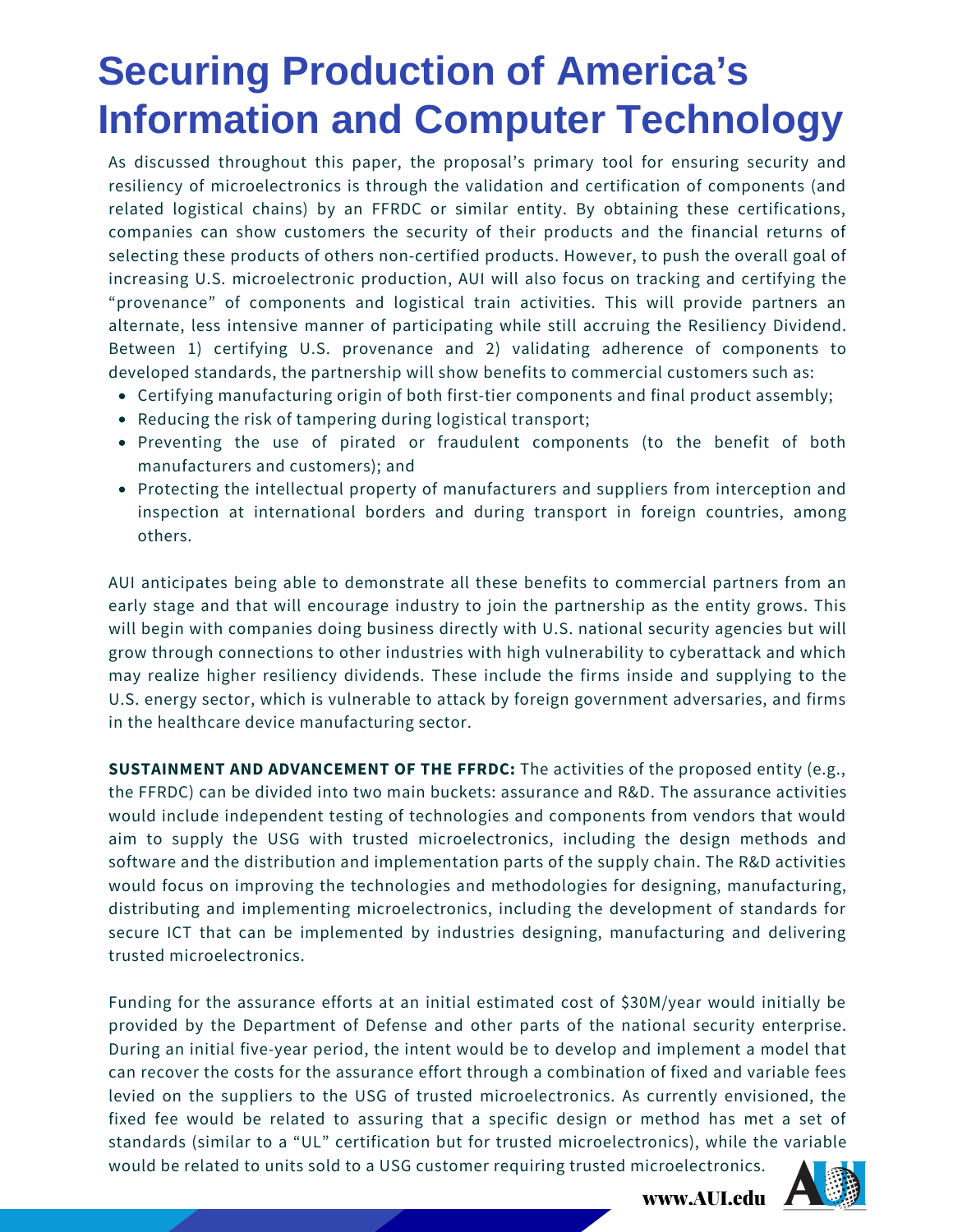As a result, the quality assurance efforts needed, including the R&D needed to continually improve the testing, would become part of the cost of doing business of supplying trusted microelectronics to the USG. Transparency would be provided because the entity would be able to independently provide data about costs and activities to the Department of Defense and other parts of the USG.

Funding for the R&D efforts would be provided through competitive grants and contracts from the Department of Defense and the national security enterprise. In addition, funding for R&D would be pursued, including from private companies, other federal agencies, state governments, and foundations. It is expected that the non-Defense support will grow to be between 20-30% of the overall R&D budget, based on experience seen with other FFRDCs. All R&D would be pursued collaboratively with researchers from academia, industry and other research institutions. A significant aim of the R&D pursuits and the partnerships with collaborators and their institutions would be to develop technologies and methodologies that can be transferred to industry, either as published research (either in open literature or through secure distribution channels, as dictated by the research and related constraints) or as intellectual property that is licensed.

For both the assurance and R&D activities, it is expected that the facilities needed would come from a combination of new facilities (standard laboratories, clean rooms, equipment, test stands, etc.) and uniquely equipped facilities provided through agreements with partners. The value in having new facilities and equipment is that they can be developed expressly for the purpose of testing leading edge ICT in a trusted environment (i.e., new facilities would not be constrained with existing, built-in flaws or vulnerabilities). The value in relying on partners for unique facilities and equipment that already exist is to reduce overlap and duplication, and thus minimize the costs for standing up, say, a world leading microscope, a one-of-a-kind radiation hardening manufacturing line, or similar unique facility that might be readily available and would only be needed by this entity on a periodic basis.

Specific partners would likely include Lincoln Laboratories, Sandia National Laboratories, other Department of Energy National Laboratories or facilities, various UARCs, and other entities that conduct research in leading edge microelectronics (e.g., IBM). Such collaborations would facilitate robust collaborations with leading researchers and institutions (including industry) in this space, and provide insights to help this entity stay abreast of the breakthroughs and process developments to ensure that the assurance capabilities can accommodate them. Potential collaborations would be subject to careful scrutiny to ensure the trusted agent aspect of our proposed FFRDC. At the same time, such a collaboration would need to be open enough to provide transparency to the manufacturers about expectations, testing and analysis protocols used, and results; engage their staff in the development of the standards; and solicit their involvement in the "red teams" and reviews mentioned above.

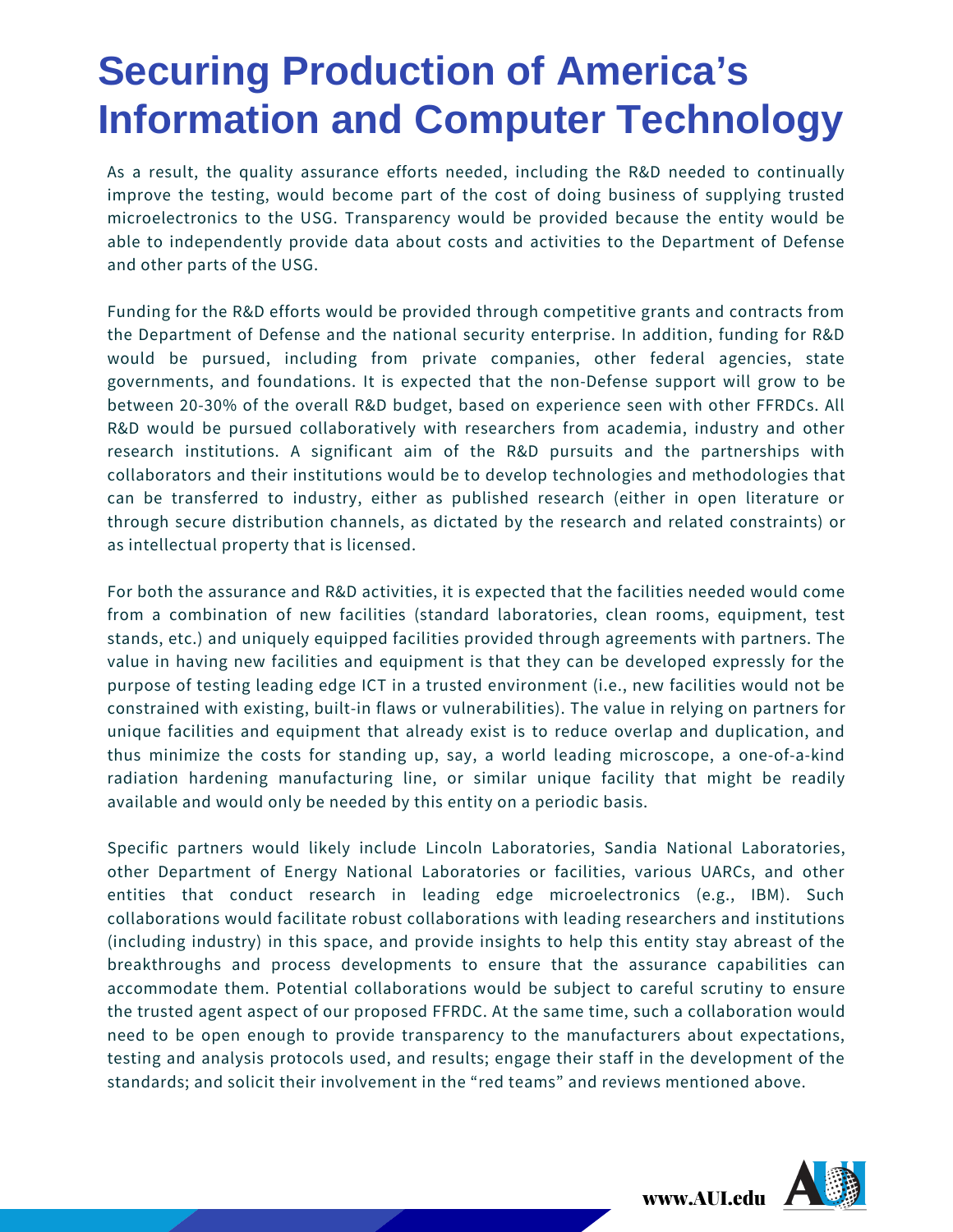Mechanisms for engaging partners to allow for use of unique facilities would be through use agreements, memoranda of agreement/understanding, and contractual arrangements, as needed depending on the partner and the specific need for their facilities. Combined, the facilities associated with the proposed entity supplemented with access to partners' unique facilities and capabilities would be an incredibly valuable resource for researchers. In addition, there would be staff researchers at the proposed entity who are well positioned to help solve unique problems. As a result, some of the capacity for the R&D component could be run as a User Facility.

A user facility is a research facility available by external researchers, typically under conditions such as:

- The facility is open to all interested potential users, but in this case as currently envisioned, access would be limited to researchers from trusted institutions who themselves have been vetted.
- Allocation of facility resources is determined by merit review of the proposed work, and in this case, the peer reviewers would come from the network mentioned above.
- User fees are not charged for non-proprietary work if the user intends to publish the research results. Full cost recovery is required for proprietary work. This model would apply for the proposed facility, although there would be a review and an imposed waiting period prior to publishing data from the facility to determine if publication in the open literature or some other secure distribution channel is warranted.
- The facility provides resources sufficient for users to conduct work safely and efficiently, and this would be employed in the proposed facility.
- The facility supports a formal user organization to represent the users and facilitate sharing of information, forming collaborations, and organizing research efforts among users, and this would be employed for the proposed facility and would comprise collaborators from the network mentioned above.
- The facility capability does not compete with an available private sector capability, and this would be true for the proposed facility as a key idea would be to supplement existing capabilities and enable the domestic supply chain to substantially improve their products and processes for implementation in the USG (i.e., for trusted ICT applications).

In this latter part, the model would be similar to the Bioenergy Research Centers run by the Department of Energy and comparable to the National Network of Manufacturing Institutes (NNMI) run by various agencies, including the Department of Defense. In these models, the centers generally bring together manufacturers, academia (universities, community colleges), government (federal, state, regional), and non-profits to pursue unique, but often industrially relevant, technologies with broad applications (i.e., real-world use inspired research). The aim is to accelerate the path toward commercial use and reduce the cost and risk of commercializing new technologies, manufacturing methodologies, and related activities, as well as to foster the education, training and innovation.